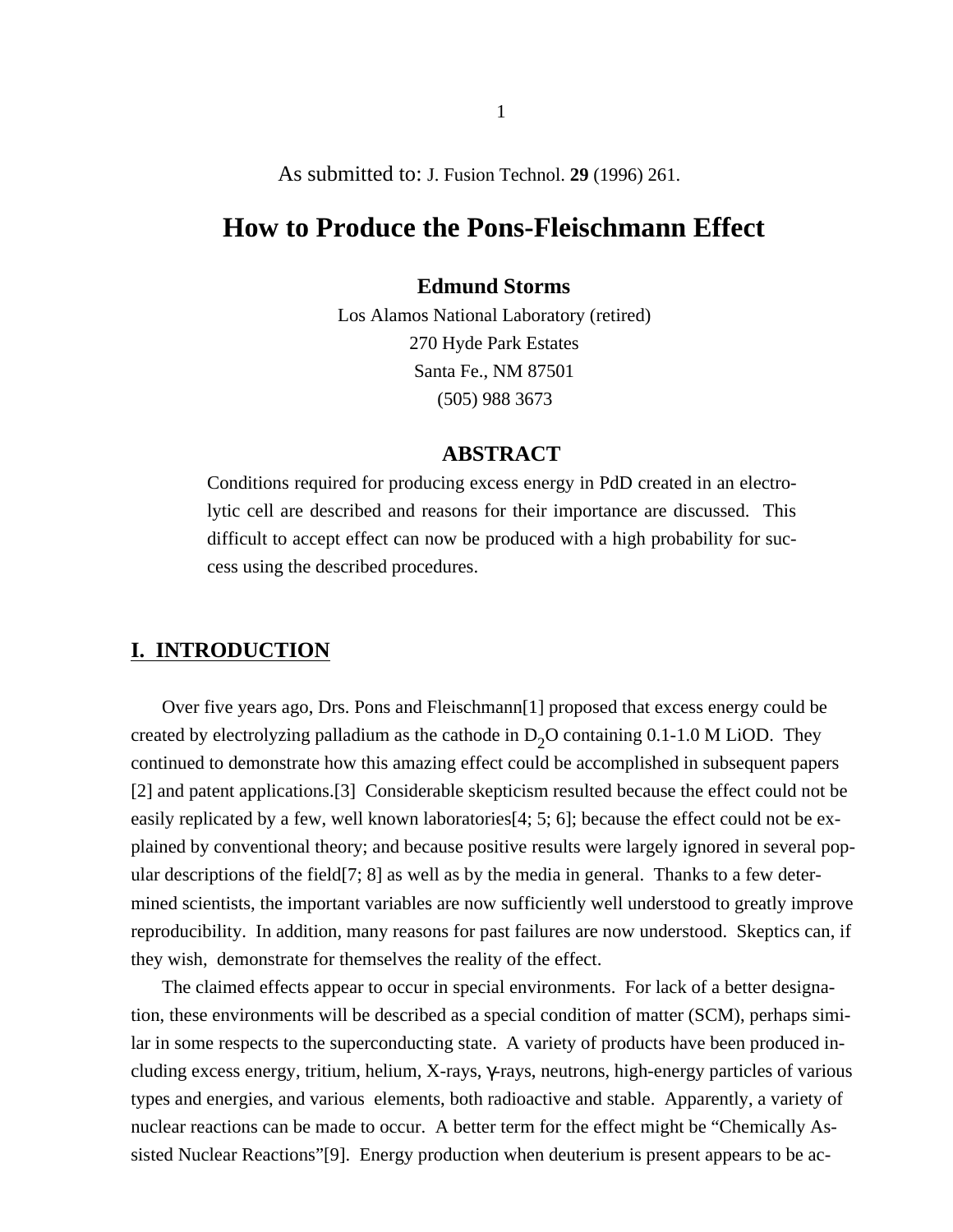companied by the formation of  ${}^{4}$ He in quantities almost sufficient to account for all of the measured energy [10; 11; 12]. When tritium is occasionally formed, it is accompanied by a few neutrons[13]. With these exceptions, each product seems to be produced independently and by slightly different conditions. This paper will describe only the conditions that produce excess energy in  $D_2O$ -based electrolytic cells.

Obviously, the environments in which nuclear reactions can be initiated are unique and difficult to create. One such proposed SCM can be formed after -PdD (face-centered-cubic structure) has achieved a sufficiently high deuterium content. Once this essential requirement has been achieved, several other conditions are required to form the SCM. These conditions include the presence of certain impurities in the palladium and the application of various forms of energy. Once a stable and sufficiently high D/Pd ratio has been produced, excess energy production starts after many additional hours of electrolysis. The delay time is variable and is proposed to result from slow electrodeposition of the required impurities[14] followed by formation of the SCM[15]. Other changes not yet known may also be required before heat production can start.

The known conditions will be described in sufficient detail so that a careful experimenter would have a good chance of achieving success. However, before attempting to produce the phenomenon, you must realize that considerable skill is required. Information given here can not overcome limitations imposed by poor technique or by inadequate application of the required procedures. Even now, all of the variables are not known. Some must be explored by trial and error. Therefore, do not be disappointed if you are initially unable to produce large amounts of excess energy. Success usually requires patience and several failures. Fortunately, the failure rate can be reduced to acceptable levels.

Of course, a good calorimeter is also required. Suitable designs and required precautions can be obtained from the literature.[13; 16; 17] Although certain precautions are required, success has

been achieved using a variety of designs of the so-called open and closed type<sup>1</sup>. By using procedures described here, sufficient excess heat can be produced to overshadow normal errors in calorimetry.

Excess power levels below 20% are routine while values above 100% are still rare. The highest reported excess power is 1500% [18] using palladium deuteride made in a fused-salt electrolytic cell at 450°C. Generally, the higher the temperature, the higher the heat production

<sup>1. &</sup>quot;Closed" cells contain a catalyst that recombines the  $D_2$  and  $O_2$  so that no energy or material leaves the cell. An "open" cell allows the gases to leave, and corrections must be made for this energy loss. Such cells have been criticized because the amount of gas that does not leave the cell may be unknown because some unexpected recombination might have taken place. Most such cells are monitored to correct for this problem if it should occur.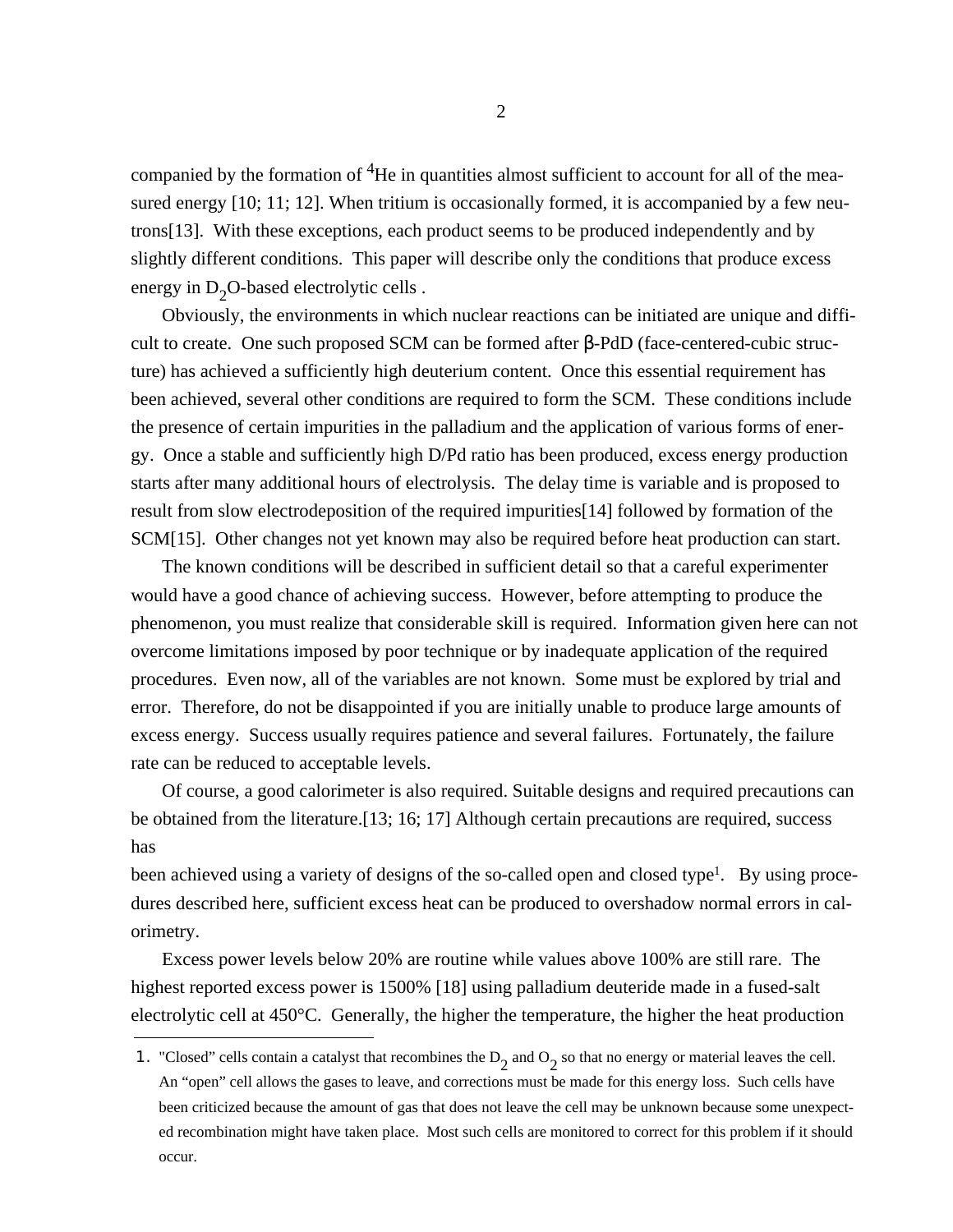rate. Although the phenomenon can be demonstrated, levels of heat production required for a practical device are still difficult to achieve. More recently, a variety of other methods and materials involving deuterium have been found to produce the effect.[12; 19; 20; 21; 22] These will not be discussed here.

### **II. CRITICAL DEUTERIUM CONTENT**

The first and most important requirement is to achieve the necessary deuterium content in the palladium. An average stoichiometry greater than  $PdD_{0.84-0.90}$  is required. The exact value for this critical composition depends to some extent on the method used to measure the deuterium concentration and the nature of the palladium. The average composition is created by competition between gain at the surface, caused by electrolysis, and loss of deuterium caused by several conditions. These two processes combine to produce a concentration gradient within the palladium with the highest concentration at the surface. The magnitude and extent of a critical concentration region, starting at the surface, is proposed to determine the amount of generated energy. Because the critical region is near the surface, a rectilinear-shape (plate) with its higher surface area is a better choice than is a cylindrical-shape (wire).

Gain of deuterium is improved by using a sufficiently high electrolytic current density and thin layers of certain impurities on the surface. The loss rate is reduced by using crack-free<sup>2</sup>, high-strength palladium combined with certain surface modifications. These factors interact so that reduction of one can be partially offset by the increased presence of another. Unfortunately, crack-free palladium is rare and difficult to obtain with consistent properties. Failure to use appropriate palladium appears to be the most likely reason for not producing excess energy.

### **II.1 Uptake Rate**

The rate of deuterium uptake is determined by the current density and chemical conditions at the surface. A minimum current current density between 0.10  $A/cm^2$  and 0.15  $A/cm^2$  is frequently required[23; 14; 24; 25; 26; 27; 28] to initiate heat production. Occasionally, much higher current densities are necessary. For example, the data of Pons and Fleischmann[3] show an onset near 0.4  $A/cm^2$ , and Storms[29], on one occasion, reports an onset above 0.35 $A/cm^2$ .

<sup>2.</sup> A crack is a void space containing  $D_2$  gas that, when it extends to the surface, allows deuterium to move quickly from the interior to the surface as high pressure gas, thereby reducing the interior composition. In contrast, a dislocation is a position in the solid lattice where the atoms do not occupy uniform, periodic positions. These regions tend to trap deuterium atoms, thereby increasing the local composition.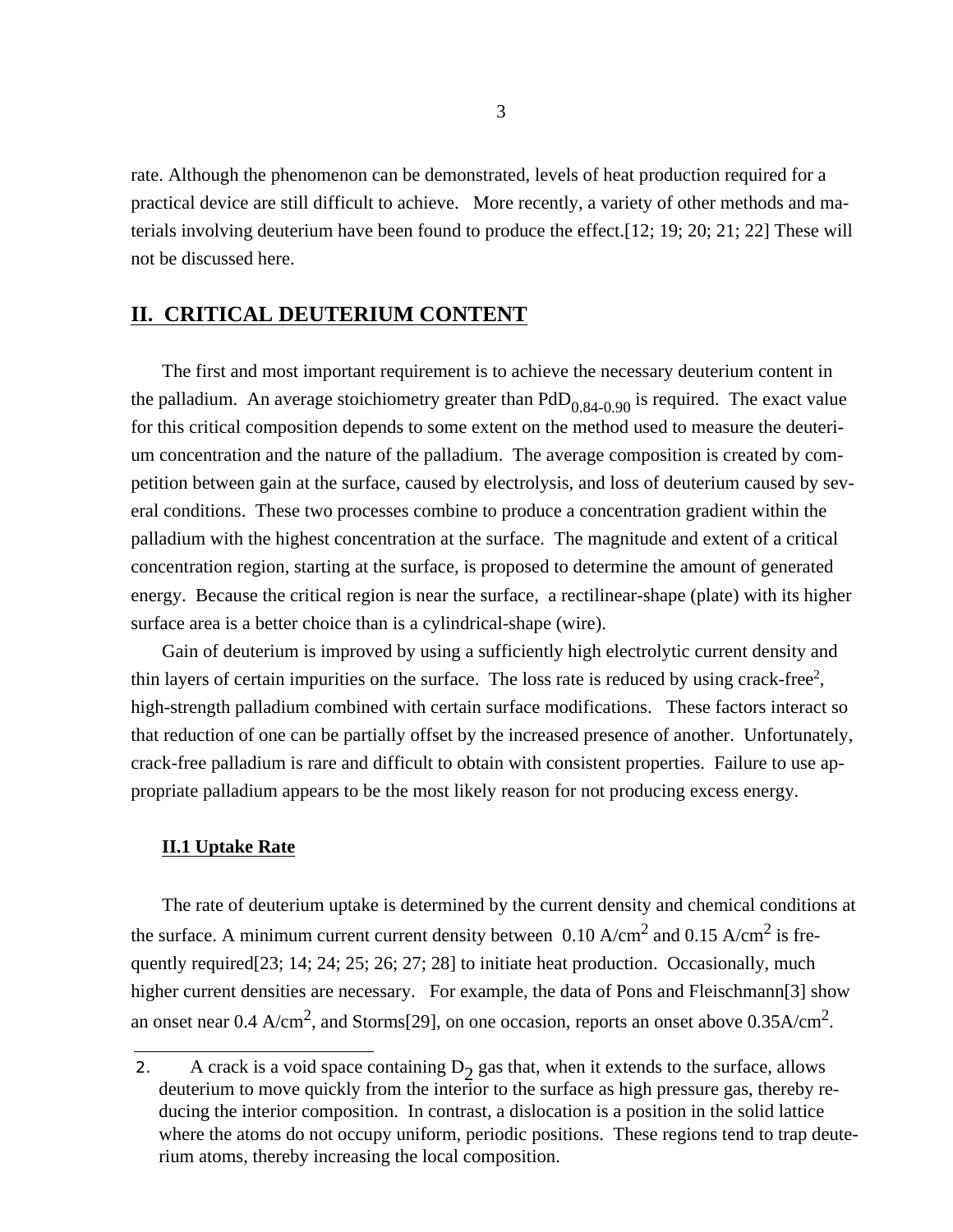This current should be uniformly distributed over the entire surface of the sample. Failure to apply sufficient current is one of the reasons why excess heat is not observed. Several studies showing this effect are compared in Fig. 1. Differences are caused mainly by uncertainties in cathode area, by nonuniform current distribution, and by different changes in cathode temperature produced by the current. Once production starts, the higher the applied current density above the onset



**FIGURE 1**. Relationship between excess power density and current density.

value, the greater the excess power.

An average D/Pd ratio between 0.84-0.90 is frequently observed when excess power production first starts.[24; 14; 25; 26] Average values above  $PdD_{1,0}$  are occasionally reported.[30; 14] The actual deuterium content of the SCM is still unknown, but clearly above  $PdD<sub>0.84</sub>$  and possibly much higher than  $PdD_{1,0}$ .

In addition to applying a current density above the onset value, the presence of certain impurities on the palladium surface are required. These effect deuterium uptake and retention. Such impurities can come from the anode, the electrolyte, or the container. Very careful work done at SRI (Stanford Research International)[14] demonstrates how several impurities, including aluminum and silicon, produce beneficial results. These two impurities occur naturally when Pyrex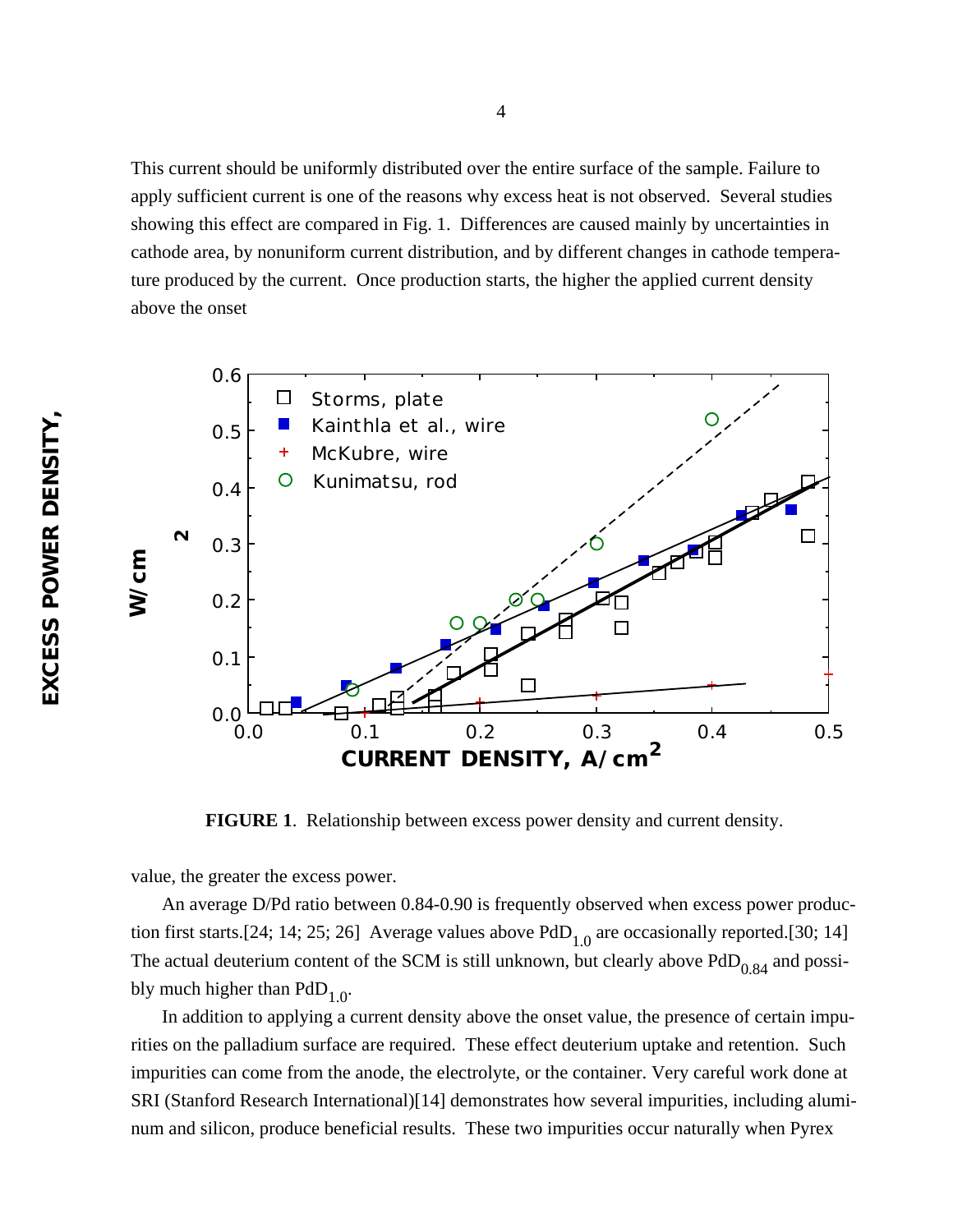glass is used as the container. Aluminum metal (2-20 ppm) added to the electrolyte after the palladium has achieved its maximum deuterium content is sometimes useful in initiating excess heat production.[14; 27] Thiourea also has been used with limited success.[31] Preoxidizing the surface at 600-750 °C in air improves the loading rate  $[32; 33]$  because the very thin layer of oxide is quickly reduced to a pure, very chemically active layer of palladium once electrolysis starts. Absence of certain surface impurities such as copper, lead or silver (from solder) is also important. However, a thin film of gold ( $7000 \text{ Å}$ ) on the palladium surface can increase the limiting D/Pd ratio.[34] The benefits of lithium and platinum, two impurities normally observed on and within the surface region, are still unknown. Other impurities not yet studied may have both good and bad effects.[35]

 Because of impurity electrodeposition from the electrolyte and electromigration within the palladium, the chemical purity of the surface is a complex function of time, integrated current, temperature, and purity of the cell environment. Therefore, the chemical composition of the SCM is unknown and probably much different from bulk material.

Regions of stress and dislocations are known to concentrate hydrogen. Dislocations can be created at the surface by polishing and within the bulk material by rolling, drawing, or hammering. Although such methods are not required, their use has produced success. However, initial dislocation and stress are probably overshadowed by that produced during the hydriding process.[36] Unfortunately, stress and dislocation concentration are difficult to measure and are not reported by workers in the field.

Stress can be removed by annealing. Both annealed and unannealed material have produced excess energy. Therefore, initial stress is not required. On the other hand, annealing creates a complicated result. The process can deposit impurities on the surface from the ambient gas, can diffuse surface impurities into the metal, and can cause crystal growth and vapor etching at the surface if done at a sufficiently high temperature. In addition, annealing does not change void and crack concentrations, and may not change the number of dislocations. These consequences make the annealing process unattractive unless considerable care is taken.

#### **II.2 Necessary Characteristic of Palladium**

The nature of the palladium cathode is very important. Various types of palladium having purity in the 99.9+% range and obtained from various sources have worked while material of the same purity and obtained from the same source has failed to work. Although the influence of purity is not yet understood, the absence of cracks and voids is critical. Most palladium forms microcracks, voids and dislocations when it is converted to the hydride.[37; 38; 39] Only very unusual palladium is relatively crack-free after hydriding and, consequently, will made excess ener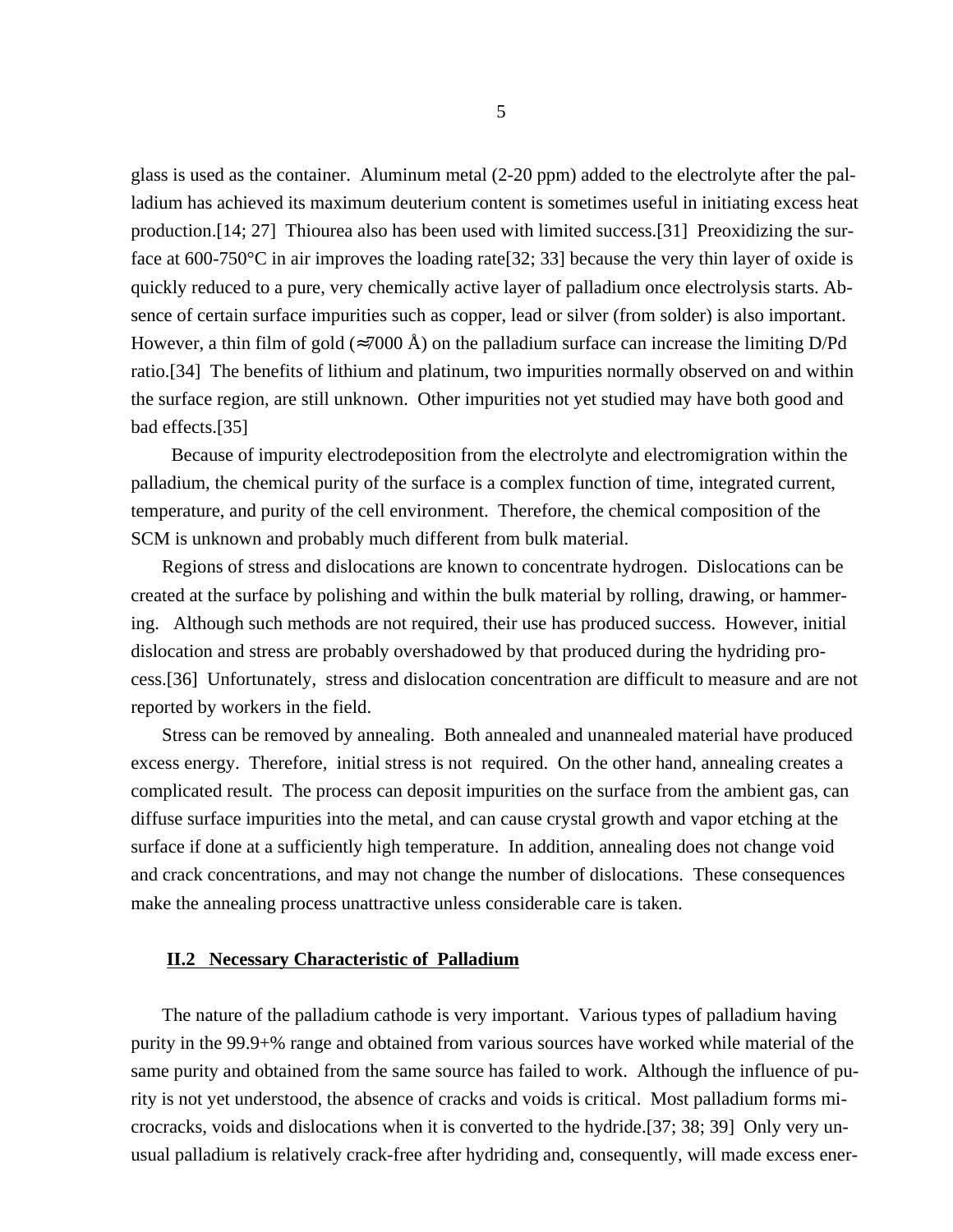gy. Pretesting can be used to separate "good" material from "bad". Because this property is very nonuniform, material from a "bad" batch may occasionally produce heat while some material from a "good" batch may fail. Therefore, testing of each piece is recommended.

Pretesting can be done using two methods as follows:

**1.** The volume of the palladium is measured using the physical dimensions, and the weight is recorded to  $\pm 0.1$  mg. The piece is electrolyzed as the cathode in a  $D_2O$ -LiOD electrolyte until weight increase indicates an average composition higher than  $PdD_{0.75}$ . By combining the initial volume (IV) and final volume (FV) with the D/Pd ratio, calculated from the weight change, excess volume fraction can be determined using the equation:

Excess volume fraction  $=(FV-IV)/IV)-(0.0172+0.14125 D/Pd)$ .

The second term in the equation corrects for the volume change caused by formation of the deuteride. Excess volume is caused by cracks and voids generated within the palladium by hydride formation. If the value is greater than 0.02, the palladium should not be used. Limited experience indicates that a lower excess volume will give greater heat production. More detail is given about this procedure by Storms and Talcott-Storms.[39]

**2.** Another, less quantitative method is based on observing bubble formation on the surface during electrolysis. "Good" palladium shows no  $D_2$  bubbles until the composition exceeds about PdD<sub>0.65</sub>. Further loading produces a very uniform production of small bubbles.[40] The same pattern continues at a reduced rate should the current be turned off. Production of large bubbles in a few spots indicates "bad" palladium. A successful cathode also shows a higher overvoltage than does "bad" material[41; 42], in part, because a higher surface composition has been achieved.

 Crack formation can be reduced if the initial loading rate and temperature are both kept low during the initial loading process. Initial current densities below 20 mA/cm<sup>2</sup> are suggested. Once an average composition above  $PdD_{0.75}$  is achieved, the current and temperature may be increased. Many additional hours of charging are normally required to produce excess energy. Various initiating methods (Section III) can reduce this time.

Improved success has been claimed when the palladium has been polished[40], or when it has been cold-worked to achieve an unusually large hardness[43; 44]. Thin films (5-20  $\mu$ m) of palladium formed on a silver substrate by electrodeposition[45] or an alloy of  $0.9$  Pd  $+0.1$ Ag[46; 47]. also gave good success rates. Sintered powder has been used to produce excess energy.[28] In this case, positive results will be very sensitive to the presence of D-D recombination inhibitors coating each particle.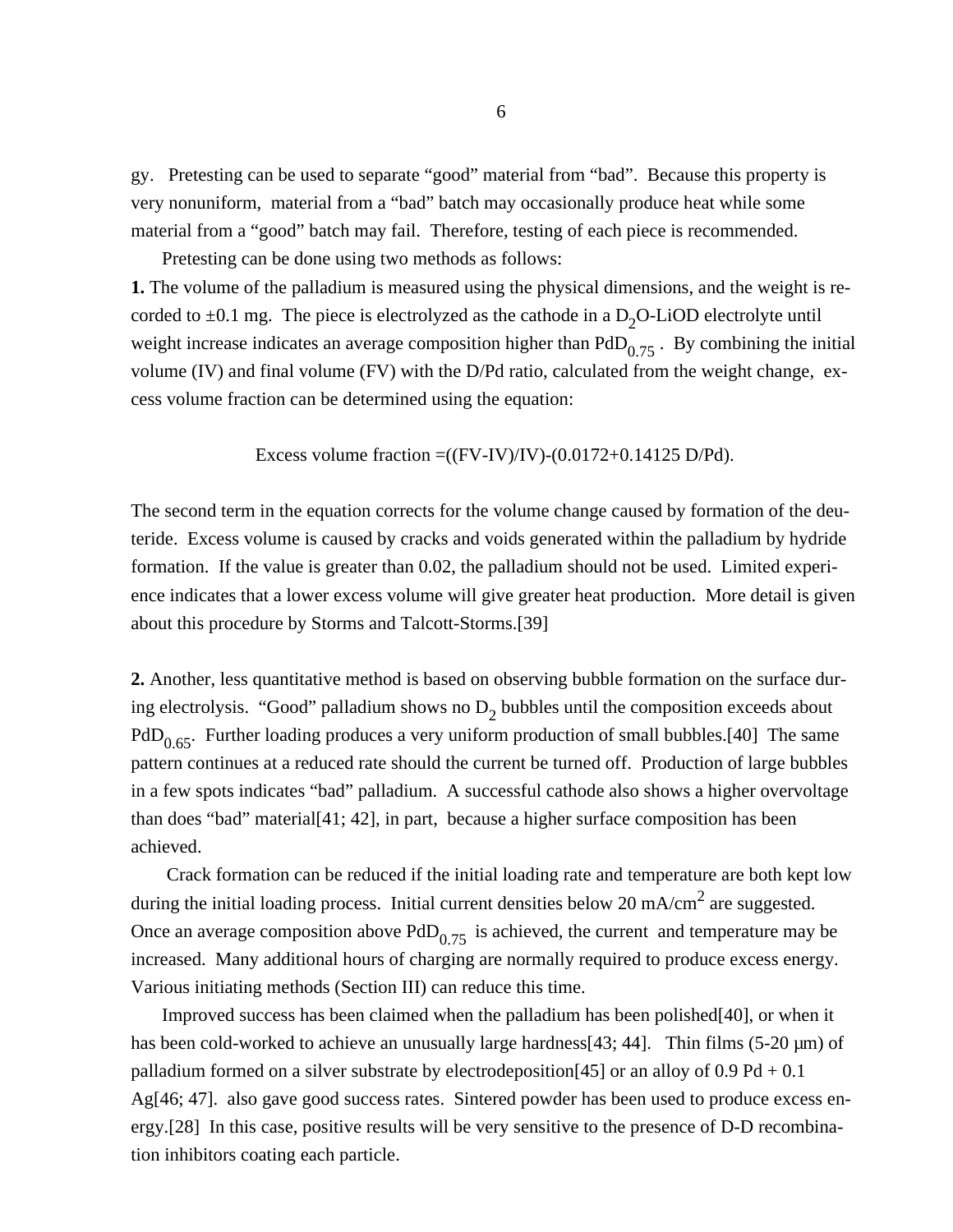Successful palladium has been found to produce excess energy even after it has been deloaded and reloaded, after it has been kept in liquid nitrogen before being re-electrolyzed, and when heated to 100° C [46; 48; 40] during electrolysis. Bad palladium may occasionally work for brief periods producing low-power, but it can not be relied on to produce significant results regardless of treatment.

#### **II.3 Sources of Unwanted Impurities**

Very small amounts of certain impurities can have a very large effect on the results because only a few atomic layers deposited on the cathode surface can significantly affect the limiting D/Pd ratio. Therefore, all sources of chemical contamination in the cell design need to be carefully considered.

Heavy-water sometimes contains impurities that will inhibit the effect.[13; 36] Therefore, the  $D_2$ O should be distilled or purified before use. In addition, heavy-water easily picks up normal water from the atmosphere. Excess heat production is significantly reduced when the normal water content is only slightly increased. Therefore, the cell must be isolated from the atmosphere.

The electrolyte is normally made by dissolving lithium metal in heavy-water. Mineral oil used to protect the lithium can be removed by washing the lithium with methanol. Because both reactions make deuterium gas -- although at a slow and controlled rate-- some care must be used to prevent ignition. Electrolyte compositions in the high end of the 0.1-1.0 M LiOD range appear to work better than do compositions in the low end.

Spot welding is sometimes used to attach wires to the cell electrodes. Although this method is effective, it can transfer copper metal from the spot-welding electrodes to the weld. When this metal is redeposited on the cathode surface, heat production is reduced or prevented. This problem can be eliminated by using spot-welding electrodes made of tungsten. Solder of any type, including gold, will dissolve in the electrolyte and be deposited on the cathode.

Use of very pure platinum or palladium for the anode is important because many of the metallic contaminates contained therein will eventually electroplate onto the cathode. Although a slight darkening of the cathode surface will be observed as impurities are deposited, this layer is best kept to a minimum.

A useful method to prepurify the cell is to first electrolyze using a dummy cathode. After several days of electrolysis, this cathode is removed, along with the impurities, and replaced by the cathode to be studied.

The electrolytic current should be uniformly distributed over all regions of the electrode surface. Although a few studies have been successful when electrolyzing only one side of a palladi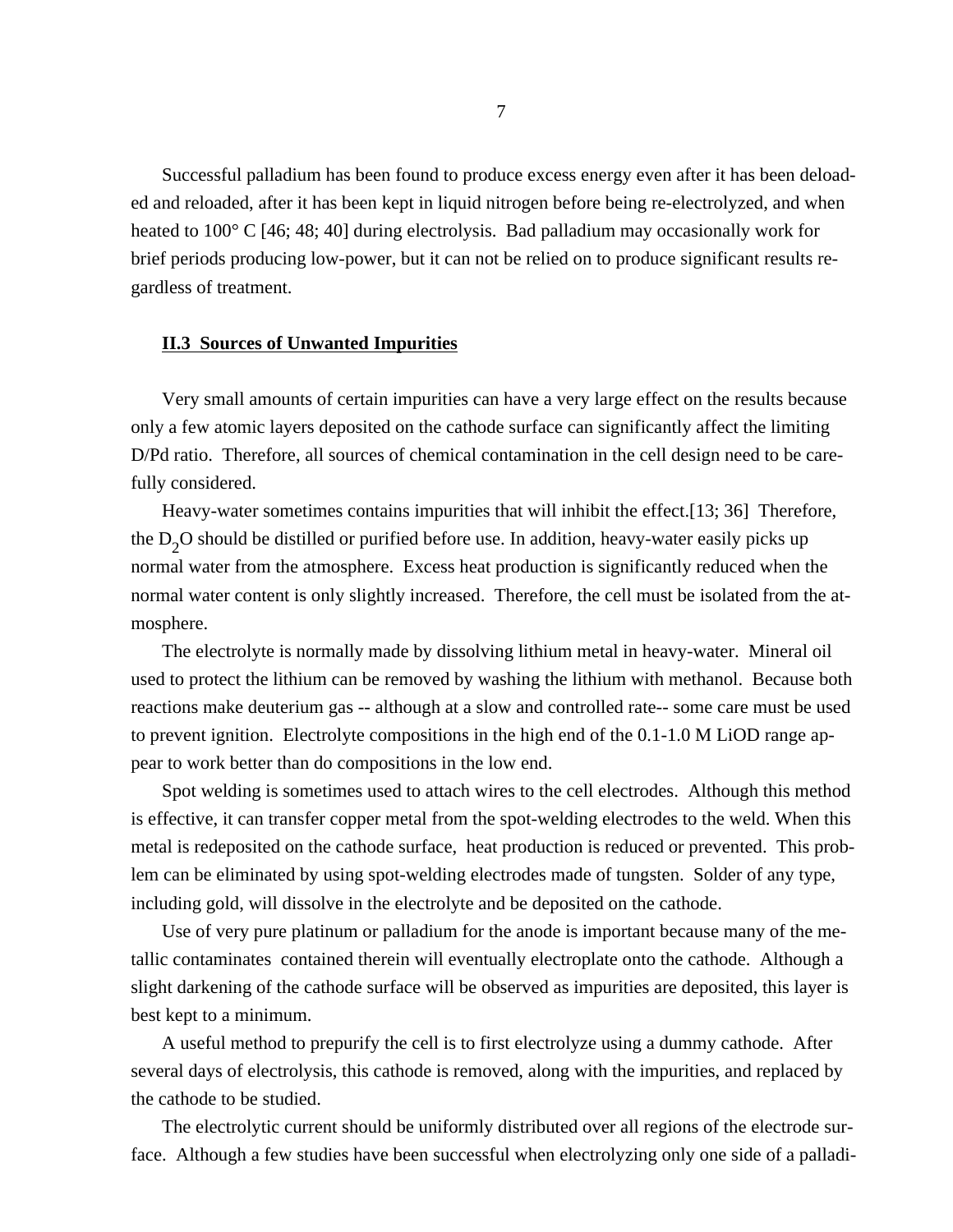um sheet, this method is not recommended unless the nonelectrolyzed side is coated with a diffusion barrier such as gold.

# **III. INITIATING METHODS**

Application of nonequilibrium conditions can initiate the effect. Very successful results have been reported after using pulsed(1 usec) high voltages with a resulting high current (up to 100 A)[43], current switched or ramped between two extreme values [40; 29; 49; 50; 51], and MHz frequencies of particular values (81.9 MHz or several other frequencies) superimposed on the electrolysis current or inductively coupled to the cathode.[41] Power levels below 30 mW have been found to initiate heat production. Larger values are expected to be more effective. The reason for this effect is not known with certainty.

Acoustic energy has been used to trigger local, high-energy regions at the cathode surface. These regions result from the collapse of small bubbles created when the acoustic wave passes from the electrolyte to the palladium metal.[12] Excess heat production is reported to be very reproducible .

Excess heat production increases when the temperature is increased.[27] Indeed, significant heat has been produced at 100<sup>o</sup>C [48] as well as after electrolysis stopped because the electrolyte boiled off.[46] Increasing the temperature after excess heat has been produced can increase the magnitude of the effect. Some caution is needed because this process might become self-feeding.

Bubble formation creates micro regions of current and voltage variations that may produce the required frequencies and local heating in the absence of externally applied energy. This energy source alone appears sufficient to initiate the effect once other necessary conditions have been achieved. However, because the best conditions are seldom present over the entire surface or in a brief time, additional energy is beneficial.

## **IV. SUGGESTED PROCEDURE**

This procedure requires knowledge of the cited literature and some experience constructing and using electrolytic cells of this type.

**1.** Polish the palladium surface to a mirror finish and wash with acetone. Do not touch with fingers or tissue paper after this step.

**Purpose:** To remove impurities, to produce a uniform surface, and to create a dislocation layer.

**2.** Heat in air at 600-700° C until the surface oxidizes to a uniform blue color. This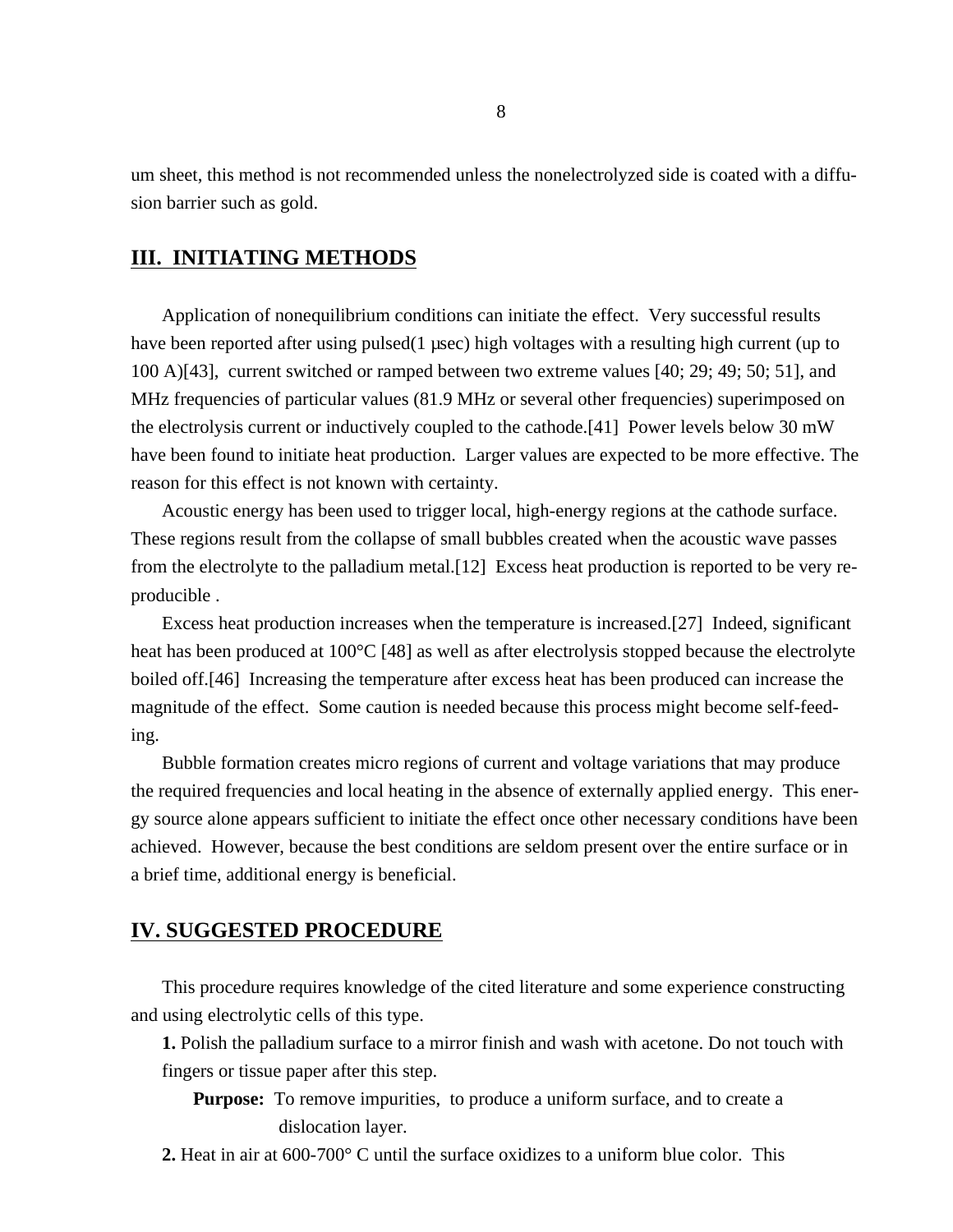operation is best done in a small furnace. If the color is not uniform, repeat step 1.

**Purpose:** To remove impurities, to demonstrate uniform chemical activity of the

surface, and to produce a layer of pure palladium on the surface.

**3.** Weigh  $(\pm 0.0001 \text{ g})$  and measure dimensions  $(\pm 0.001 \text{ cm})$ .

**4.** Electrolyze as the cathode in  $0.3{\text -}0.5$  M LiOD electrolyte at 20 mA/cm<sup>2</sup> until weight increase indicates a composition greater than  $PdD_{0.75}$ .

**5.** Remeasure dimensions and calculate excess volume. Discard if excess volume is greater than 2%. "Good" material may be stored in a sealed container below 0°C indefinitely.

**Purpose:** To eliminate palladium having excess cracks and voids after hydriding, **6.** If excess volume is less than 2%, place the palladium in a prepurified cell and place this cell in a calorimeter. Electrolyze the cell at  $200-500$  mA/cm<sup>2</sup>. If excess energy is not produced within 300 hours, start initiation procedures.

**7.** The following initiation procedures can be applied in sequence or at the same time:

**a.** Add 10 ppm of aluminum metal to the electrolyte. Electrolyze for an additional 100 hrs.

**Purpose:** To create a barrier to reduce deuterium loss.

**b.** Switch electrolytic current between 20 mA/cm<sup>2</sup> and 500 mA/cm<sup>2</sup>. The switch rate can be between 1/sec and 1/min. Continue switching for an additional 100 hrs. Test for excess energy while the current is fixed at 500 mA/cm<sup>2</sup>.

**Purpose:** To create a variable flux of diffusing deuterium and other undefined conditions, some of which are known to initiate SCM formation.

**c.** Increase the temperature to at least 50°C and continue to electrolyze at 200-500  $mA/cm<sup>2</sup>$ . This step is best done after heat production starts.

**Purpose:** To increase heat production rate.

**d.** Inductively couple an RF frequency of 81.9 MHz to the cell through a surrounding coil. Power levels below 30 mW have been found to work well but values up to 1 W can be used. If excess energy is to be produced, it will appear immediately.

If none of these techniques work, repeat the process using a new piece of pretested palladium.

# **V. CONCLUSION**

Four major factors are important to achieve excess power using palladium electrolyzed in heavy-water. These factors are: an average D/Pd ratio above a critical value; a cell current density above a critical value; the presence of certain impurities in the surface region of the palladium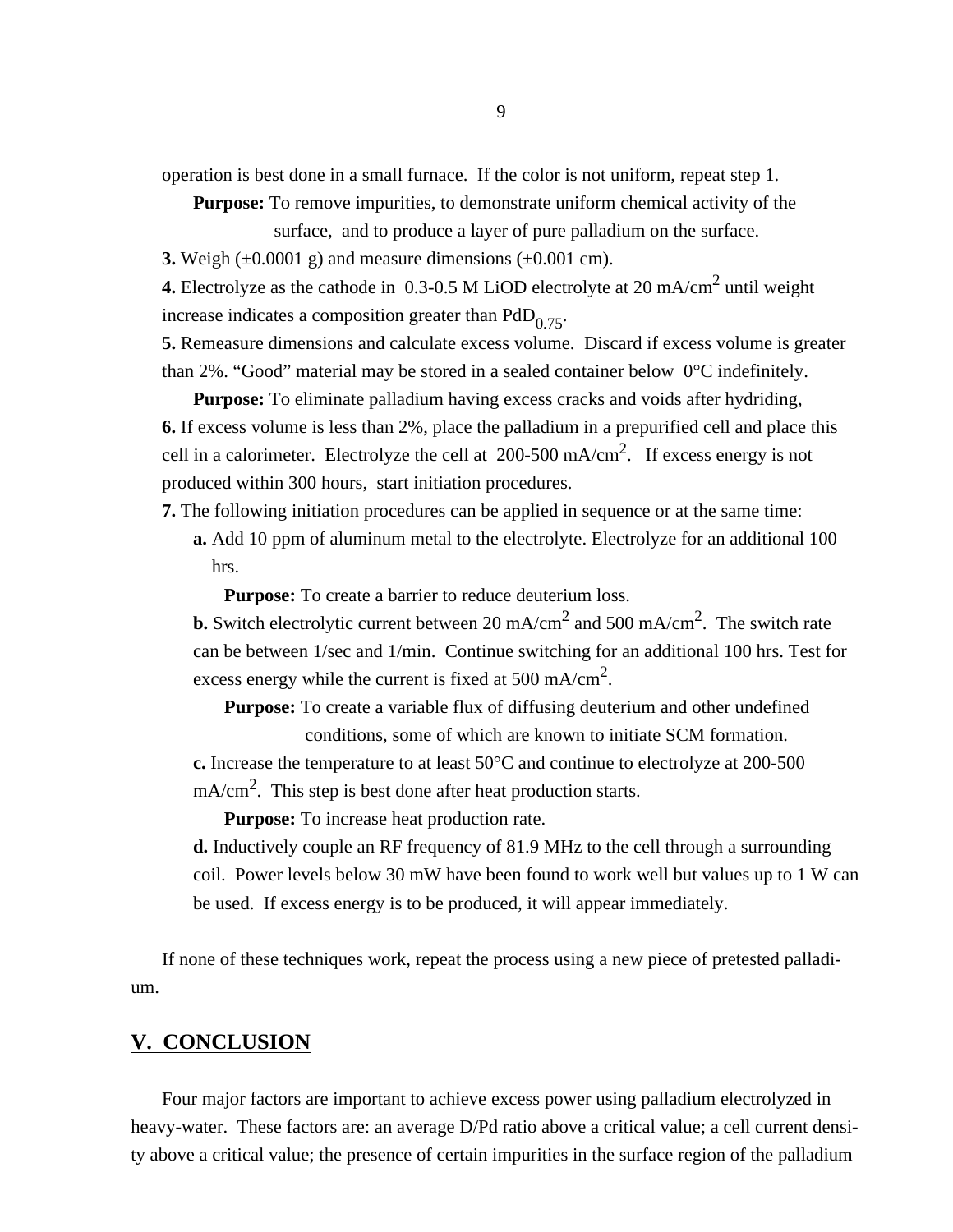cathode; and the application of externally generated energy. The closer the chemical conditions are to the ideal condition, the less external energy is required to initiate excess energy production. When a proper mixture of these independent conditions is achieved, a transformation is proposed to take place in the palladium deuteride that produces a special condition of matter (SCM) in which the heat producing reaction occurs. It is unlikely that the resulting SCM is simply another lattice structure in the pure Pd-D system. However, whatever structure the SCM is found to have, its chemical and mechanical properties will be very unique.

Various nuclear reactions can be initiated in the SCM depending on several additional variables. Because these variables are still not understood, some of the nuclear reactions have been more difficult to replicate than others. For example, tritium is produced only occasionally and with difficulty in "normal" cells. Tritium is seldom found in cells producing excess heat.

In contrast to statements made by some skeptics, a person does not have to be a believer to produce positive results. On the other hand, positive results will certainly produce a believer. Anyone reporting negative results should at least show that attempts were made to create and to measure the critical conditions described in this paper before dismissing the phenomenon.

### **VI. REFERENCES**

- [1] M. Fleischmann and S. Pons, "Electrochemically Induced Nuclear Fusion of Deuterium", J. Electroanal. Chem., **261,** 301 (1989).
- [2] M. Fleischmann, S. Pons, M. Anderson, L. J. Li, and M. Hawkins, "Calorimetry of Palladium-Heavy Water Systems", J. Electroanal. Chem., **287**, 293 (1990); S. Pons and M. Fleischmann, "The Calorimetry of Electrode Reactions and Measurements of Excess Enthalpy Generation in the Electrolysis of D<sub>2</sub>O Using Pd-Based Cathodes", *The Science of Cold Fusion*, Vol. 33 (T. Bressani, E. Del Giudice and G. Preparata, eds) Proc. of the Second Annual Conference on Cold Fusion, Como, Italy, June 29--July 4, 1991 (Published by Societa Italiana di Fisica), p. 349; M. Fleischmann and S. Pons, "Calorimetry of the Pd-D<sub>2</sub>O System: From Simplicity via Complications to Simplicity", Phys. Lett. A, **176,** 118 (1993).
- [3] S. Pons, M. Fleischmann, C. Walling, and J. Simons,"Method and Apparatus for Power Generation", International Publication Number WO 90/10935, Sept. 20, 1990 and the following U. S. patent applications:
	- 1. "Heat-Generating Method and Apparatus, # 323, 513, March 13, 1989
	- 2. "Neutron-Beam Method and Apparatus, # 326, 693, March 21, 1989
	- 3. "Heat Generating Method and Apparatus, #335, 233, April 10, 1989
	- 4. "Heat Generating Method and Apparatus, #338, 879, April 14, 1989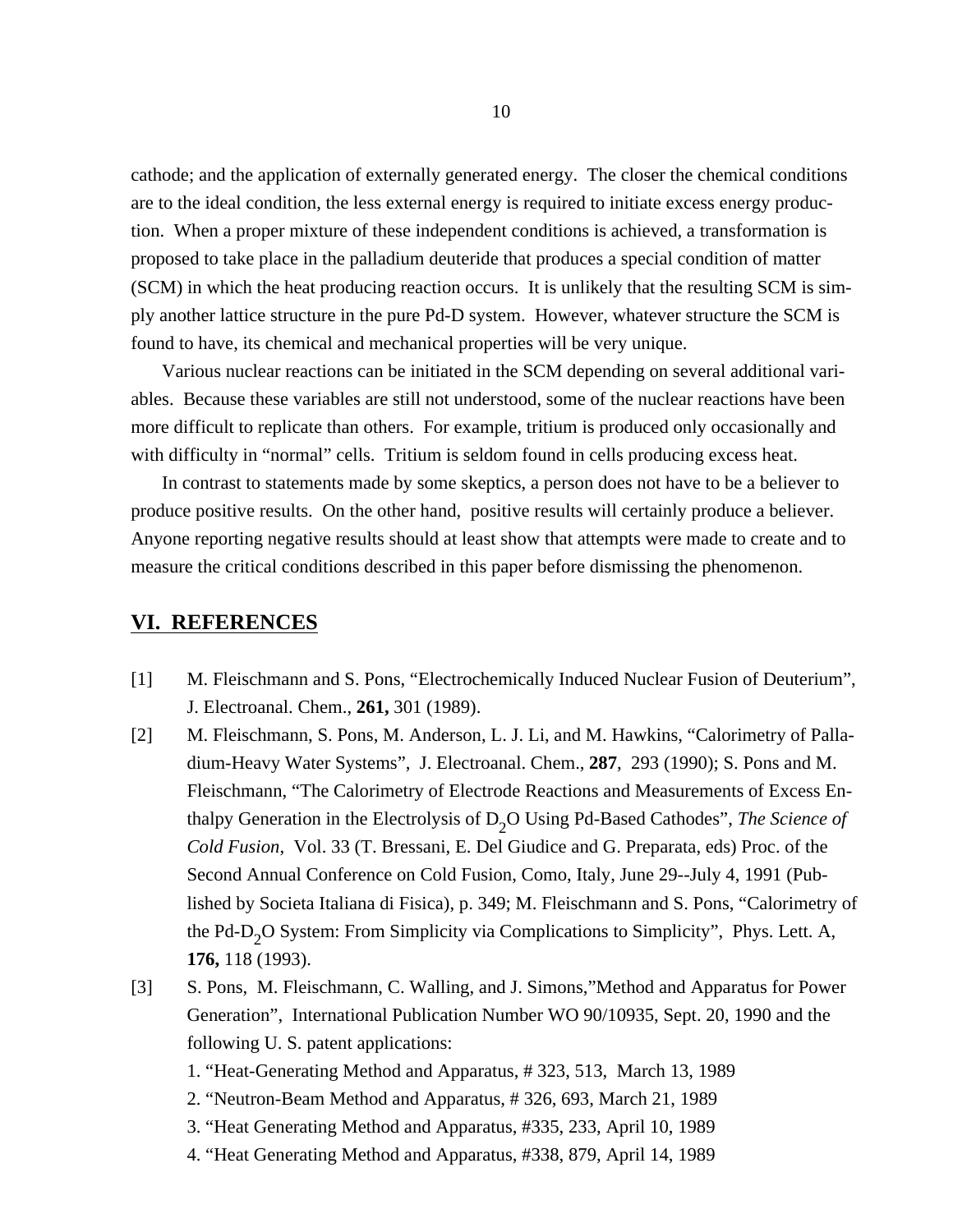- 5. "Power Generating Method and Apparatus, #339, 646, April 18, 1989
- 6. "Power Generating Method and Apparatus, #346, 079, May 2, 1989
- 7. "Power Generating Method and Apparatus, #352, 478, May 16, 1989
- [4] D. E. Williams et al., "Upper Bounds on 'Cold Fusion' in Electrolytic Cells", Nature, **342**, 375 (1989). See critique: M. Miles, B. F. Bush and D. E. Stilwell, "Calorimetric Principles and Problems in Measurements of Excess Power during  $Pd-D_2O$  Electrolysis", Proceedings of the Third International Conference on Cold Fusion, October 21-25, 1992, Nagoya Japan, *Frontiers of Cold Fusion*, (H. Ikegami, ed), p. 113, Universal Academy Press, Inc., Tokyo, Japan; and M. R. Swartz, "A Method to Improve Algorithms Used to Detect Steady State Excess Enthalpy", Fourth International Conference on Cold Fusion, Lahaina, Maui, Dec. 6-9, 1993.
- [5] N. S. Lewis et al., "Searches for Low-Temperature Nuclear Fusion of Deuterium in Palladium", Nature, **340,** 525 (1989). See critique: M. Miles, B. F. Bush and D. E. Stilwell, "Calorimetric Principles and Problems in Measurements of Excess Power during  $Pd-D_2O$ Electrolysis", Proceedings of the Third International Conference on Cold Fusion, October 21-25, 1992, Nagoya Japan, *Frontiers of Cold Fusion*, (H. Ikegami, ed), p. 113, Universal Academy Press, Inc., Tokyo, Japan; and Noninski, V. C. and C. I. Noninski, "Notes on Two Papers Claiming No Evidence for the Existence of Excess Energy During the Electrolysis of 0.1 M LiOD/D<sub>2</sub>O with Palladium Cathodes", Fusion Technol. 23 (1993) 474.
- [6] D. Albagli, R. Ballinger, V. Cammarata, X. Chen, R. M. Crooks, C. Fiore, M. P. J. Gaudreau, I. Hwang, C. K. Li, P. Linsay, S. C. Luckhardt, R. R. Parker, R. D. Petrasso, M.O. Schloh, K. W. Wensel, M. S. Wrighton, "Measurement and Analysis of Neutron and Gamma-Ray Emission Rates, and other Fusion Products, and Power in Electrochemical Cells Having Pd Cathodes", J. of Fusion Energy, **9**, 133 (1990). See critique: M. Hecht, "MIT and Cold Fusion: A Case Study of Fudging", 21<sup>st</sup> Century Sci. and Technol., Fall 1991, p. 54; and M. R. Swartz, "Some Lessons from Optical Examination of the PFC Phase-II Calorimetric Curves", Fourth International Conference on Cold Fusion, Lahaina, Maui, Dec. 6-9, 1993.
- [7] G. Taubes, *Bad Science, The Short Life and Weird Times of Cold Fusion*, Random House, N.Y., 1993, 503 pages.
- [8] J. R. Huizenga, *Cold Fusion: Scientific Fiasco of the Century*, Univ. of Rochester Press, NY, 1992, 259 pages.
- [9] E. Storms, "Chemically-assisted Nuclear Reactions: The Cold Fusion Effect", Cold Fusion **1**, #3, 42 (1994).
- [10] M. H. Miles, B. F. Bush, G. S. Ostrom, and J. J. Logowski, "Heat and Helium Production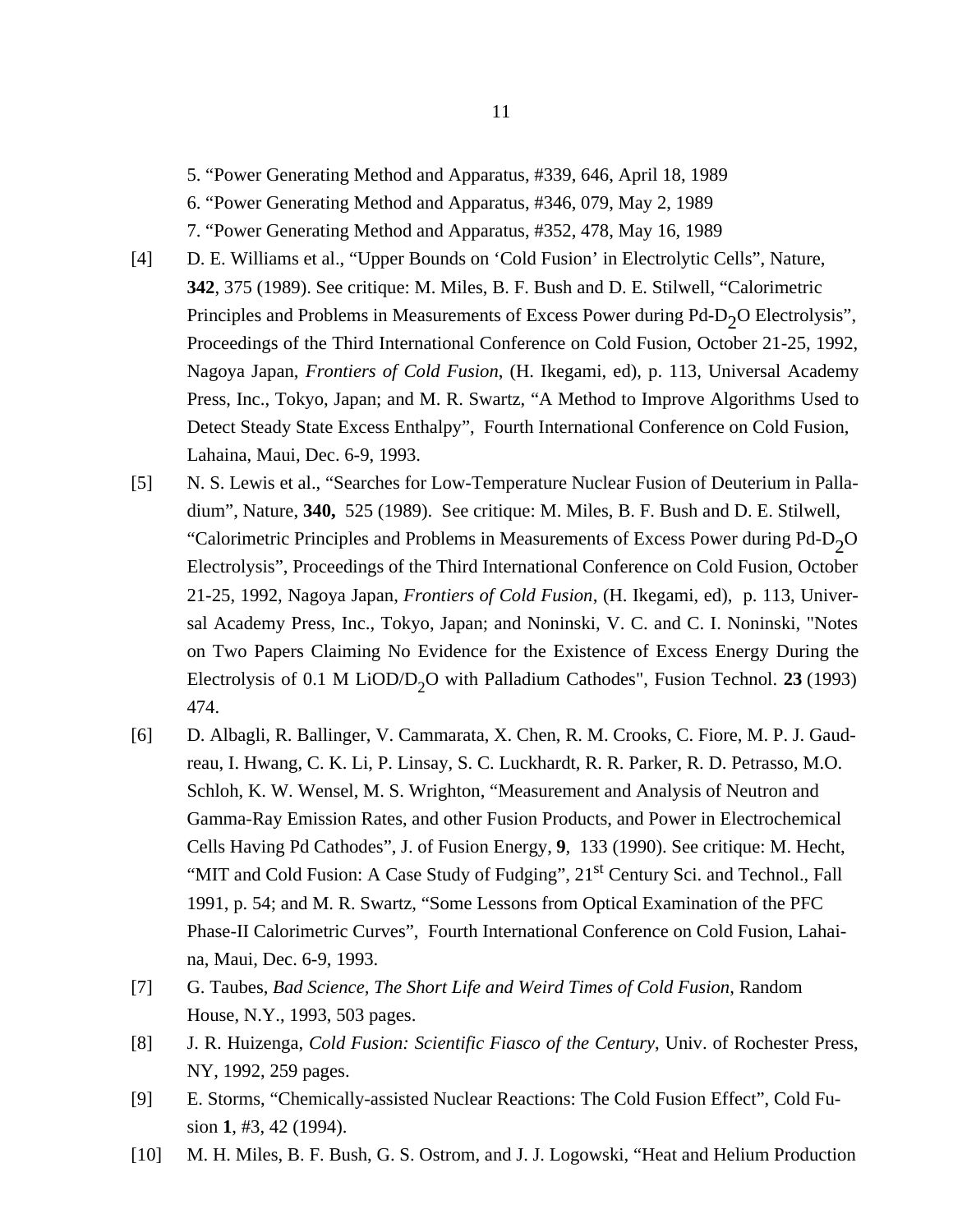in Cold Fusion Experiments", *The Science of Cold Fusion*, Vol. 33 (T. Bressani, E. Del Giudice and G. Preparata, eds) Proc. of the Second Annual Conference on Cold Fusion, Como, Italy, June 29--July 4, 1991 (Published by Societa Italiana di Fisica), p. 363; M. H. Miles and B. F. Bush, "Heat and Helium Measurements in Deuterated Palladium", Fourth International Conference on Cold Fusion, Lahaina, Maui, Dec. 6-9, 1993. See also: M. H. Miles, et al. J. Electroanal. Chem, **346**, 99 (1993); M. H. Miles and B. F. Bush, in *Frontiers of Cold Fusion*, (H. Ikegami, ed) Universal Academy Press, Tokyo, 1993, p. 189. M. H. Miles, B. F. Bush and J. J. Lagowski, "Anomalous Effects Involving Excess Power, Radiation, and Helium Production During  $D_2O$  Electrolysis Using Palladium Cathodes", Fusion Technol., **25**, 478 (1994).

- [11] Gozzi, D., R. Caputo, P. L. Cignini, M. Tomellini, G. Gigli, G. Balducci, E. Cisbani, S. Frullani, F. Garibaldi, M. Jodice, and Urciuoli, "Helium-4 Quantitative Measurements in the Gas Phase of Cold Fusion Electrochemical Cells", Proc. Fourth International Conference on Cold Fusion, Lahaina, Maui, Dec. 6-9, 1993. EPRI TR-104188-V1 (1994), published by Electric Power Research Institute 3412 Hillview Ave., Palo Alto, CA 94304, Vol. 1, p. 6.
- [12] R. Stringham, "Cavitation Induced Micro-Fusion", Fourth International Conference on Cold Fusion, Lahaina, Maui, Dec. 6-9, 1993. Information can be obtained from E-Quest-Sciences, P.O. Box 60642, Palo Alto, CA 94306.
- [13] E. Storms, "Review of Experimental Observations About the Cold Fusion Effect", Fusion Technol., **20**, 433 (1991).
- [14] M. C. H. McKubre, S. Crouch-Baker, A. M. Riley, S. I. Smedley and F. L. Tanzella, "Excess Power Observations in Electrochemical Studies of the D/Pd System; The Influence of Loading", Proceedings of the Third International Conference on Cold Fusion, October 21-25, 1992, Nagoya Japan, *Frontiers of Cold Fusion*, (H. Ikegami, ed), Universal Academy Press, Inc., Tokyo, Japan. p. 5.
- [15] E. Storms, "Chemically-Assisted Nuclear Reactions; The Cold Fusion Effect", Cold Fusion **1**, #3, 42 (1994), and E. Storms, "Warming Up to Cold Fusion", Technol. Rev. May/June, 20 (1994).
- [16] W. Hemminger and G. Hohne, "*Calorimetry, Fundamentals and Practice",* Verlag Chemie, Florida (1984).
- [17] M. Miles, B. F. Bush and D. E. Stilwell, "Calorimetric Principles and Problems in Measurements of Excess Power during  $Pd-D_2O$  Electrolysis", Proceedings of the Third International Conference on Cold Fusion, October 21-25, 1992, Nagoya Japan, *Frontiers of Cold Fusion*, (H. Ikegami, ed), p. 113, Universal Academy Press, Inc., Tokyo, Japan; M. E. Melich and W. N. Hansen, "Some Lessons from 3 Years of Electrochemical Calorime-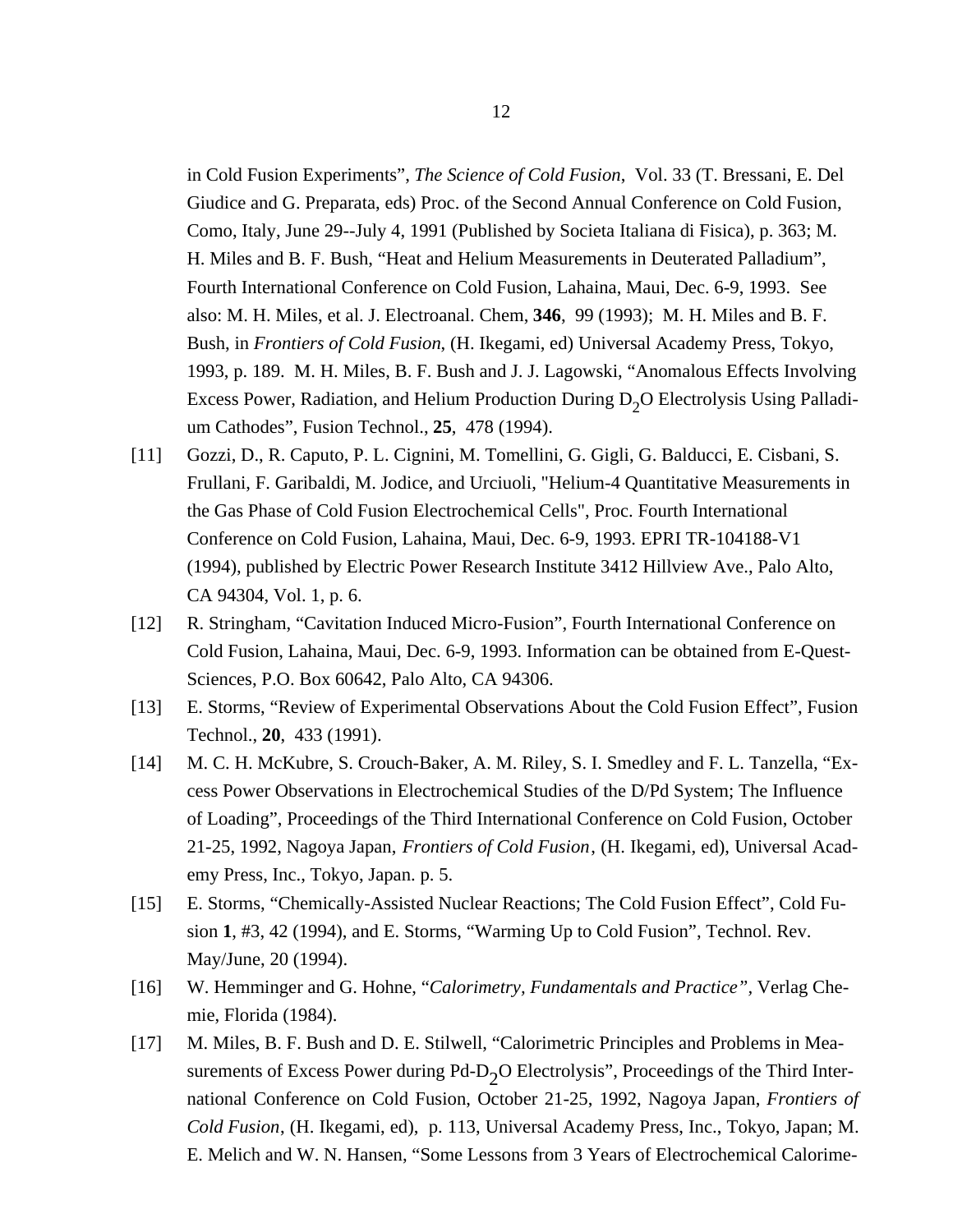try", ibid, p. 397; Hansen, W. N., and M. E. Melich, "Pd/D Calorimetry- The Key to the F/P Effect and a Challenge to Science", Proc. Fourth International Conference on Cold Fusion, Lahaina, Maui, Dec. 6-9, 1993. EPRI TR-104188-V2 (1994), published by Electric Power Research Institute 3412 Hillview Ave., Palo Alto, CA 94304, Vol. 2, p. 11; and M. R. Swartz, "A Method to Improve Algorithms Used to Detect Steady State Excess Enthalpy", Proc. Fourth International Conference on Cold Fusion, Lahaina, Maui, Dec. 6-9, 1993. EPRI TR-104188-V2 (1994) Vol. 2, p. 16.

- [18] B. Y. Liaw, P. -L. Tao, and B. E. Liebert, Recent Progress on Cold Fusion Research Using Molton Salt Techniques", *The Science of Cold Fusion*, Vol. 33 (T. Bressani, E. Del Giudice and G. Preparata, eds) Proc. of the Second Annual Conference on Cold Fusion, Como, Italy, June 29--July 4, 1991 (Published by Societa Italiana di Fisica), p. 55. See also: B. Y. Liaw, P. -L. Tao, P. Turner, and B. E. Liebert, "Elevated-Temperature Excess Heat Production in a Pd+D System", J. Electroanal. Chem., **319,** 161 (1991).
- [19] T. Mizuno, M. Enyo, T. Akimoto and K. Azumi, "Anomalous Heat Evolution from SrCeO<sub>3</sub>-Type Proton Conductors during Absorption/Desorption of Deuterium in Alternate Electric Field", Proc. Fourth International Conference on Cold Fusion, Lahaina, Maui, Dec. 6-9, 1993. EPRI TR-104188-V2 (1994), published by Electric Power Research Institute 3412 Hillview Ave., Palo Alto, CA 94304, Vol. 2, p. 14.
- [20] Jin, S., F. Zhan, and Y. Liu, "Deuterium Absorbability and Anomalous Nuclear Effect of YBCO High Temperature Superconductor", Proc. Fourth International Conference on Cold Fusion, Lahaina, Maui, Dec. 6-9, 1993. EPRI TR-104188-V3 (1994), published by Electric Power Research Institute 3412 Hillview Ave., Palo Alto, CA 94304, Vol. 3, p. 4.
- [21] A. C. Lipson, D. M. Sakov and B. V. Derjaguin, "Generation of Cold Fusion Products in Deuterated High Tc Superconductors Upon the Phase Transition to Superconducting State", Fourth International Conference on Cold Fusion, Lahaina, Maui, Dec. 6-9, 1993. Not in Proceedings.
- [22] J. Dufour, J. Foos and J. P. Millot, "Cold Fusion by Sparking in Hydrogen Isotopes, Energy Balances and Search For Fusion By-products", Proc. Fourth International Conference on Cold Fusion, Lahaina, Maui, Dec. 6-9, 1993. EPRI TR-104188-V1 (1994), published by Electric Power Research Institute 3412 Hillview Ave., Palo Alto, CA 94304, Vol. 1, p. 9.
- [23] R. C. Kainthla, O. Velev, L. Kaba, G.H. Lin, N. Packham, J. Bockris, M. Szklarczyk and J. Wass "Sporadic Observation of the Fleischmann-Pons Effect", Electrochim. Acta. **34,** 1315 (1989).
- [24] K. Kunimatsu, N. Hasegawa, A. Kubota, N. Imai, M. Ishikawa, H. Akita and Y. Tsuchida, "Deuterium Loading Ratio and Excess Heat Generation during Electrolysis of Heavy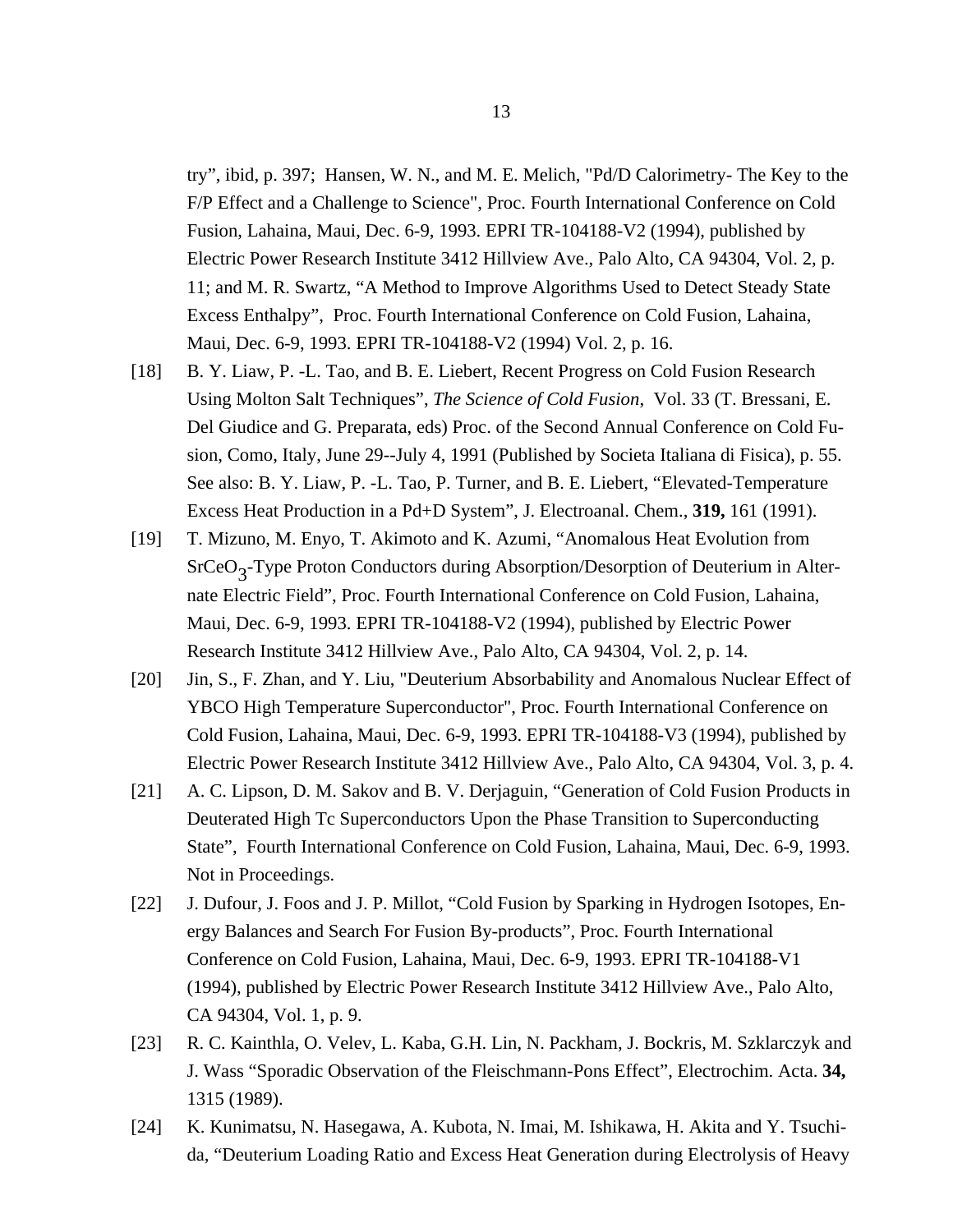Water by a Palladium Cathode in a Closed Cell Using a Partially Immersed Fuel Cell Anode", Proceedings of the Third International Conference on Cold Fusion, October 21-25, 1992, Nagoya Japan, *Frontiers of Cold Fusion*, (H. Ikegami, ed), Universal Academy Press, Inc., Tokyo, Japan. p. 31.

- [25] N. Hasegawa, K. Kunimatsu, T. Ohi, and T. Terasawa, "Observation of Excess Heat during Electrolysis of 1M LiOD in a Fuel Cell Type Closed Cell", Proceedings of the Third International Conference on Cold Fusion, October 21-25, 1992, Nagoya Japan, *Frontiers of Cold Fusion*, (H. Ikegami, ed), Universal Academy Press, Inc., Tokyo, Japan. p. 377.
- [26] T. Mizuno, T. Akimoto, and K. Azumi, "Cold Fusion Reaction Products and Behavior of Deuterium Absorption in Pd Electrode", Proceedings of the Third International Conference on Cold Fusion, October 21-25, 1992, Nagoya Japan, *Frontiers of Cold Fusion*, (H. Ikegami, ed), Universal Academy Press, Inc., Tokyo, Japan. p. 373.
- [27] E. Storms, "Some Characteristics of Heat Production Using the 'Cold Fusion' Effect", Proc. Fourth International Conference on Cold Fusion, Lahaina, Maui, Dec. 6-9, 1993. EPRI TR-104188-V2 (1994), published by Electric Power Research Institute 3412 Hillview Ave., Palo Alto, CA 94304, Vol. 2, p. 4.
- [28] D. Gozzi, P. L. Cignini, and M. Tomellini, "Multicell Experiments for Searching Time-Related Events in Cold Fusion", *The Science of Cold Fusion,* Vol. 33 (T. Bressani, E. Del Giudice and G. Preparata, eds) Proc. of the Second Annual Conference on Cold Fusion, Como, Italy, June 29--July 4, 1991 (Published by Societa Italiana di Fisica), p. 21.
- [29] E. Storms, "Measurement of Excess Heat from a Pons-Fleischmann Type Electrolytic Cell", Proceedings of the Third International Conference on Cold Fusion, October 21-25, 1992, Nagoya Japan, *Frontiers of Cold Fusion*, (H. Ikegami, ed), Universal Academy Press, Inc., Tokyo, Japan. p. 21. See also: Fusion Technol., **23**, 230 (1993).
- [30] H. Ikegami, "Cold Fusion Researches in Japan", *The Science of Cold Fusion*, Vol. 33 (T. Bressani, E. Del Giudice and G. Preparata, eds) Proc. of the Second Annual Conference on Cold Fusion, Como, Italy, June 29--July 4, 1991 (Published by Societa Italiana di Fisica), p. 297.
- [31] N, Hasegawa, N. Hayakawa, Y. Yamamoto, and K. Kunimatsu, "Observation of Excess Heat During Electrolysis of 1 M LiOD in a Fuel Cell Type Closed Cell", Proc. Fourth International Conference on Cold Fusion, Lahaina, Maui, Dec. 6-9, 1993. EPRI TR-104188-V1 (1994), published by Electric Power Research Institute 3412 Hillview Ave., Palo Alto, CA 94304, Vol.1, p. 3.
- [32] H. Uchikawa and K. Sato, "New Techniques of Activating Palladium Surface for Absorption of Hydrogen or Deuterium", Japan J. Appl. Phys., Part I, **32**, 5095 (1993).
- [33] F. Celani, A. Spallone, P. Tripodi, A. Petrocchi, D. Di Gioacchino, M. Bouter, P. Marini,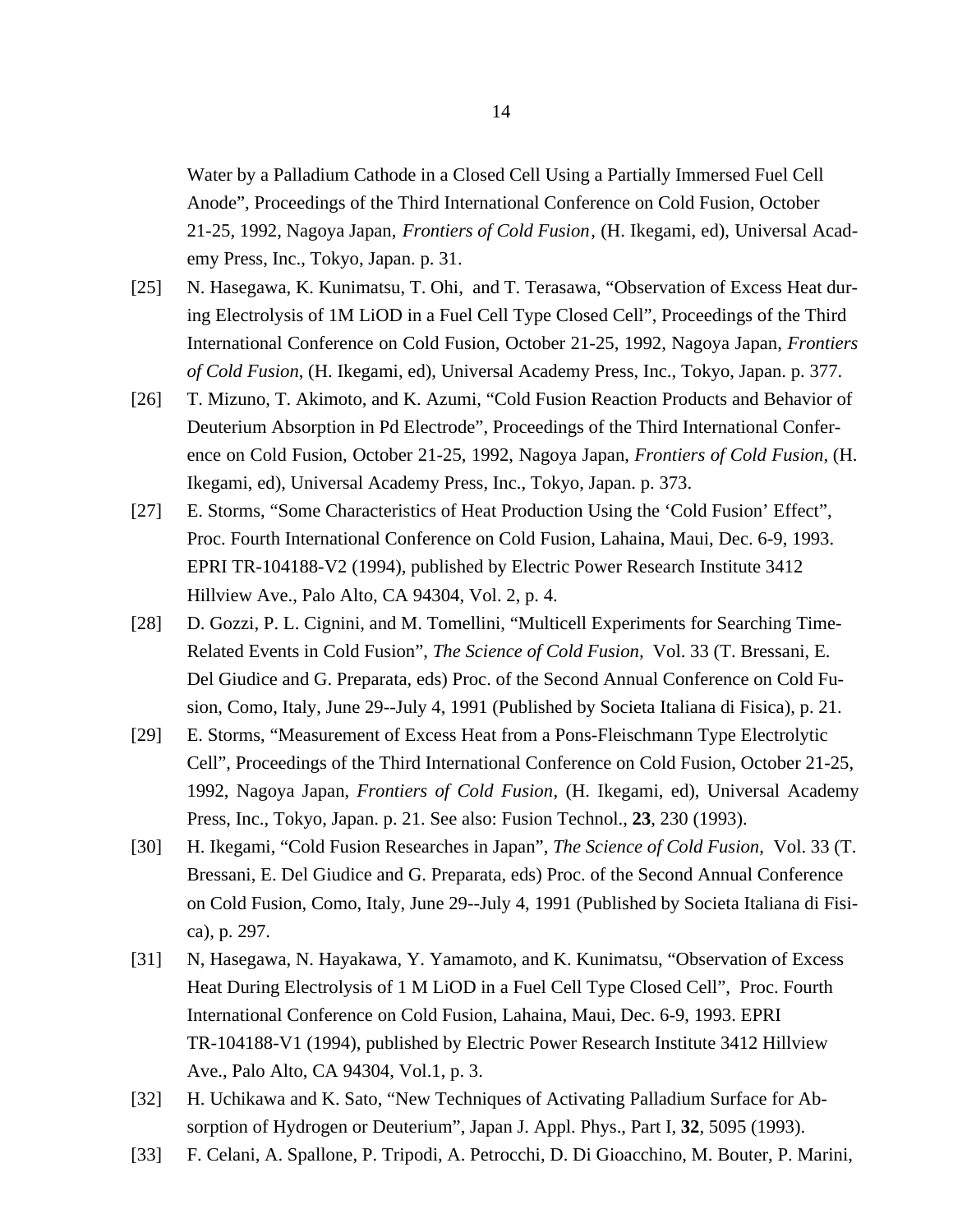V. Di Stefano, "D/Pd Loading Ratio up to 1.2:1 By High Power µS Pulsed Electrolysis in PdD Plates", "Cold Fusion Source Book", International Sym. on Cold Fusion, Belarusian State Univ., Minsk, Belarus, May 24-26, 1994 (Pub. by Fusion Information Center, Univ. Utah Res. Park, P. O. Box 58639, Salt Lake City, UT, 84158)

- [34] H. Akita, Y. Tsuchida, T. Nakata, A. Kubota, M. Kobayashi, Y. Yamamoto, N. Hasegawa, N. Hayakawa, and K. Kunimatsu, "Electrolytic Hydrogen/Deuterium Absorption into Pd, Pd-Rh, and Pd-Ag Alloys in Fuel Cell Type Closed Cell", Proc. Fourth International Conference on Cold Fusion, Lahaina, Maui, Dec. 6-9, 1993. EPRI TR-104188-V1 (1994), published by Electric Power Research Institute 3412 Hillview Ave., Palo Alto, CA 94304, Vol. 1, p. 21.
- [35] R. T. Bush, "Impurity Promotion and Inhibition of the Excess Heat Effects of Cold Fusion", *Cold Fusion Source Book*, Fusion Facts, **6**, 4 (1994) .
- [36] L. Schlapbach, "Hydrogen and its Isotopes in and on Metals", *The Science of Cold Fusion*, Vol. 33 (T. Bressani, E. Del Giudice and G. Preparata, eds) Proc. of the Second Annual Conference on Cold Fusion, Como, Italy, June 29--July 4, 1991 (Published by Societa Italiana di Fisica), p. 409.
- [37] Robert Huggins, "Some Materials Aspects of the Electrochemical Insertion of Hydrogen and Deuterium into Metals", Proc. Fourth International Conference on Cold Fusion, Lahaina, Maui, Dec. 6-9, 1993. EPRI TR-104188-V2 (1994), published by Electric Power Research Institute 3412 Hillview Ave., Palo Alto, CA 94304, Vol. 2, p. 26.
- [38] R. A. Oriani, "Physical and Metallurgical Aspects of Entry of Hydrogen into Metals", Proc. Fourth International Conference on Cold Fusion, Lahaina, Maui, Dec. 6-9, 1993. EPRI TR-104188-V1 (1994), published by Electric Power Research Institute 3412 Hillview Ave., Palo Alto, CA 94304, Vol. 1, p. 18.
- [39] E. Storms and C. Talcott-Storms, "The Effect of Hydriding on the Physical Structure of Palladium and on the Release of Contained Tritium", Fusion Technol., **20,** 246 (1991).
- [40] D. Cravens, "Factors Effecting the Success Rate of Heat Generation in CF Cells", Proc. Fourth International Conference on Cold Fusion, Lahaina, Maui, Dec. 6-9, 1993. EPRI TR-104188-V2(1994), published by Electric Power Research Institute 3412 Hillview Ave., Palo Alto, CA 94304, Vol. 2, p. 18.
- [41] J. O'M. Bockris, R. Sundaresan, D. Letts and Z. S. Minevski, "Triggering of Heat and Sub-Surface Changes in Pd-D Systems", Proc. Fourth International Conference on Cold Fusion, Lahaina, Maui, Dec. 6-9, 1993. EPRI TR-104188-V2 (1994), published by Electric Power Research Institute 3412 Hillview Ave., Palo Alto, CA 94304, Vol. 2, p. 1.
- [42] M. Okamoto, Y. Yoshinaga, M. Aida, and T. Kusunoki, "Excess Heat Generation, Voltage Deviation, and Neutron Emission in D2O-LiOD Systems", Proc. Fourth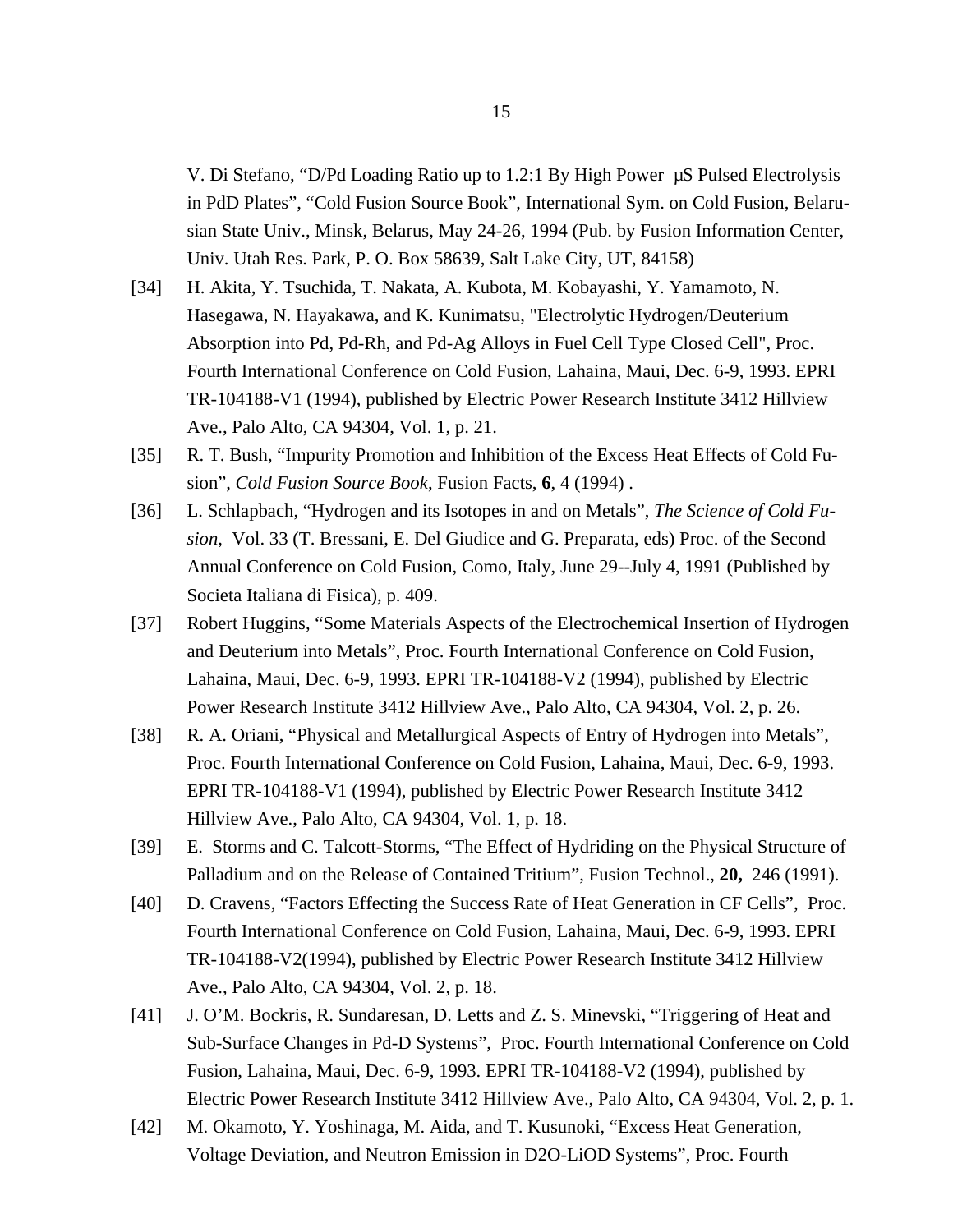International Conference on Cold Fusion, Lahaina, Maui, Dec. 6-9, 1993. EPRI TR-104188-V2 (1994), published by Electric Power Research Institute 3412 Hillview Ave., Palo Alto, CA 94304, Vol. 2, p. 3.

- [43] F. Celani, A. Spallone, P. Tripodi, A. Nuvoli, A. Petrocchi, D. Di Gioacchino, M. Boutet, P. Marini, and V. Di Stefano, "High Power µs Pulsed Electrolysis for Large Deuterium Loading on Pd Plates", Proc. Fourth International Conference on Cold Fusion, Lahaina, Maui, Dec. 6-9, 1993. EPRI TR-104188-V1 (1994), published by Electric Power Research Institute 3412 Hillview Ave., Palo Alto, CA 94304, Vol. 1, p. 22.
- [44] M. Schreiber, T. M. Gur, G. Lucier, J. A. Ferrante, J. Chao, and R. A. Huggins, "Recent Measurements of Excess Energy Production in Electrochemical Cells Containing Heavy Water and Palladium", Proc. 1st Annual Conf. Cold Fusion, Salt Lake City, UT, March 28-31, 1990, p. 44. See also: Proc. Cold Fusion Symp., 8th World Hydrogen Energy Conf., Honolulu, HI, July 22-27, 1990, p. 71.
- [45] R. Bush and R. Eagleton, "A Calorimetric Study of the Excess Heat Effect in Thin Films of Palladium", Presented at the Second Annual Conference on Cold Fusion, Como, Italy, June 29--July 4, 1991.
- [46] S. Pons and M. Fleischmann, "Heat after Death", Fourth International Conference on Cold Fusion, Lahaina, Maui, Dec. 6-9, 1993. See also: M. Fleischmann and S. Pons, "Calorimetry of the Pd-D<sub>2</sub>O System: From Simplicity via Complications to Simplicity", Phys. Lett. A, **176**, 118 (1993).
- [47] K. Ota, M. Kuratsuka, K. Ando, Y. Iida, H. Yoshitake and N. Kamiya, "Heat Production at the Heavy Water Electrolysis Using Machanically Treated Pd Cathode", Proceedings of the Third International Conference on Cold Fusion, October 21-25, 1992, Nagoya Japan, *Frontiers of Cold Fusion*, (H. Ikegami, ed), Universal Academy Press, Inc., Tokyo, Japan., p 71.
- [48] M. C. H. McKubre, B. Bush, S. Crouch-Baker, A. Hauser, N. Jevtic, T. Passell, S. Smedley, F. Tanzella, M. Williams, and S. Wang, "Calorimetry Studies of the D/Pd System", Fourth International Conference on Cold Fusion, Lahaina, Maui, Dec. 6-9, 1993. See also: M. McKubre, "SRI Experiments Explore Excess Heat",  $21<sup>st</sup>$  Century Sci. & Technol. Spring 1994, p. 76.
- [49] A. Takahashi, A. Mega, T. Takeuchi, H. Miyamaru and T. Iida, "Anomalous Excess Heat by  $D_2O/Pd$  Cell under L-H Mode Electrolysis", Proceedings of the Third International Conference on Cold Fusion, October 21-25, 1992, Nagoya Japan, *Frontiers of Cold Fusion*, (H. Ikegami, ed), Universal Academy Press, Inc., Tokyo, Japan, p. 79. See also: A. Takahashi, J. Appl. Electromag. Mater., **106**, 1 (1992).
- [50] L. Bertalot, L. Bettinali, F. DeMarco, V. Violante, P. DeLogu, T. D. Makris, and A La-